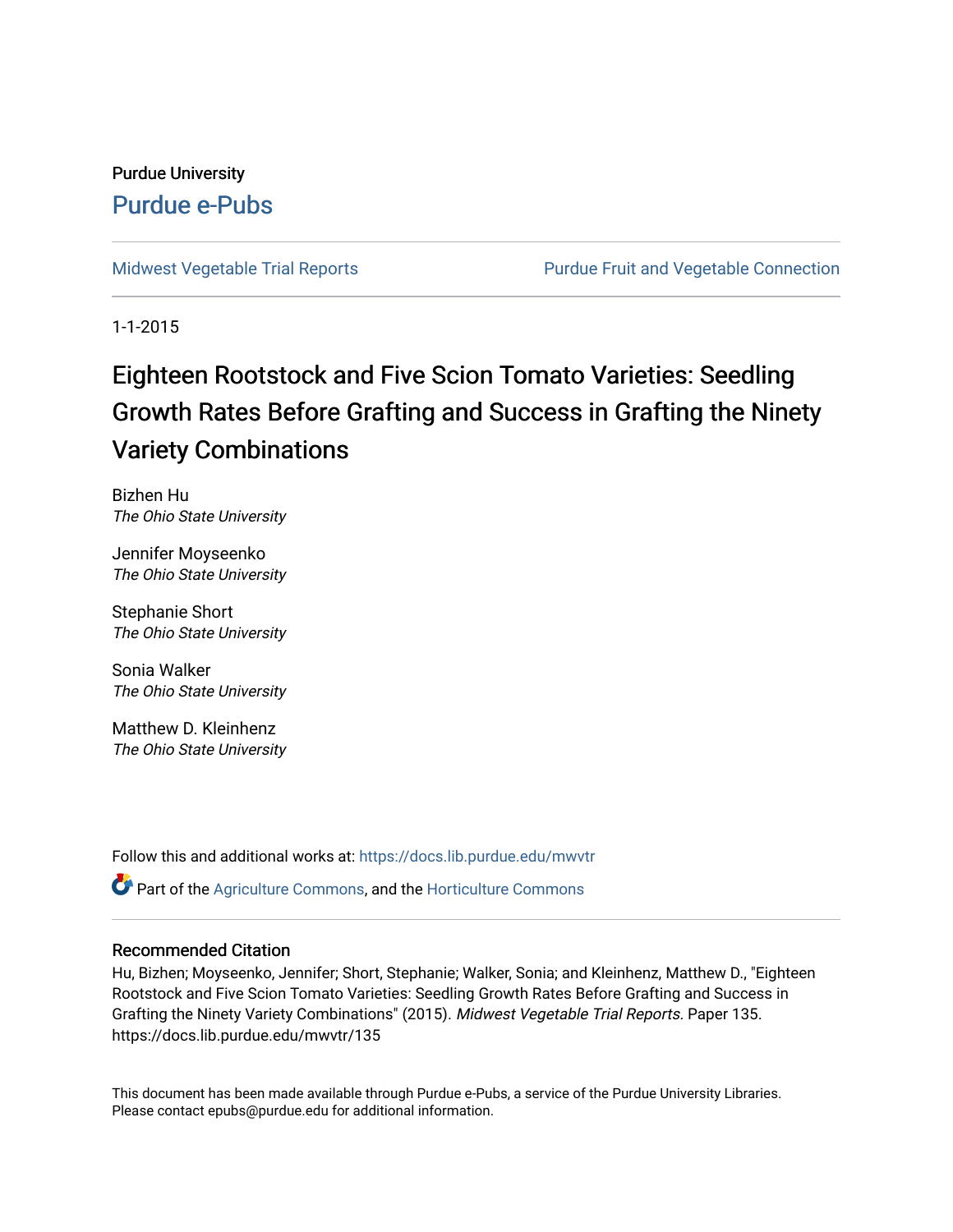# **and Success in Grafting the Ninety Variety Eighteen Rootstock and Five Scion Tomato Varieties: Seedling Growth Rates Before Grafting Combinations**

**Bizhen Hu, Jennifer Moyseenko, Stephanie Short, Sonia Walker, Matthew D. Kleinhenz Department of Horticulture and Crop Science The Ohio State University, Ohio Agricultural Research and Development Center, Wooster, Ohio Matthew D. Kleinhenz: 122 Gourley Hall, 1680 Madison Ave., Wooster, OH 44691 Phone: (330) 263-3810 Email: [kleinhenz.1@osu.edu](mailto:kleinhenz.1@osu.edu)** 

The use of grafted plants to lessen the impacts of abiotic and biotic stresses is increasing in U.S. open field- and high tunnel-based production. Growers can purchase or prepare their own grafted plants. Regardless, all who prepare grafted plants benefit from research-based information regarding the compatibility of various rootstock-scion combinations and the growth of rootstock and scion variety seedlings before grafting. Rootstock and scion seedlings can be grafted only when their stem diameters are similar and approximately 1.5-3.0 mm. Therefore, the relative growth rate of rootstock and scion seedlings strongly influences sowing and grafting schedules. Genetically or physically mismatched rootstock and scion seedlings can have significant negative consequences. To our knowledge, the number of commercially available rootstock varieties has increased nearly 10-fold in approximately six years but information regarding rootstock compatibility and seedling vigor is largely unavailable. We documented the growth rate of eighteen tomato rootstock and five scion varieties and tested the graft survivorship and performance of ninety potential rootstock-scion combinations representing growers' production needs and goals.

# **Materials and Methods**

#### *Plant Materials and Seeding Conditions*

Eighteen tomato commercial rootstock and five scion varieties were selected based on grower input and our familiarity with varieties. Tomato growers throughout the Midwest and North-Central U.S. were contacted directly through the collaboration and use of 19 organic certifying agencies, 25 grower associations, five trade publications, four listservs, and 11 farmer groups. Information, particularly about disease resistance, of commercial tomato rootstocks was obtained from seed catalogues and seed company websites. Grower input was used in variety selection. Collectively, the rootstock varieties were developed by 12 companies and contain approximately 11 disease tolerance/resistance packages. The selected scion varieties represent hybrid and heirloom and round- and oblong-fruited types. A list of the rootstock varieties included in the study and their characteristics are shown in Table 1 and in a reference table updated annually (<www.vegetablegrafting.org/wp/wp-content/uploads/2012/08/usda-scri-etal-tomato-rootstock>table-feb2013-mk-1.pdf).

Two rounds of growth and compatibility evaluations were completed February-April, 2014 in a climate-controlled greenhouse located at the Ohio Agricultural Research and Development Center in Wooster, OH. In the greenhouse, the average temperature was 74 °F, relative humidity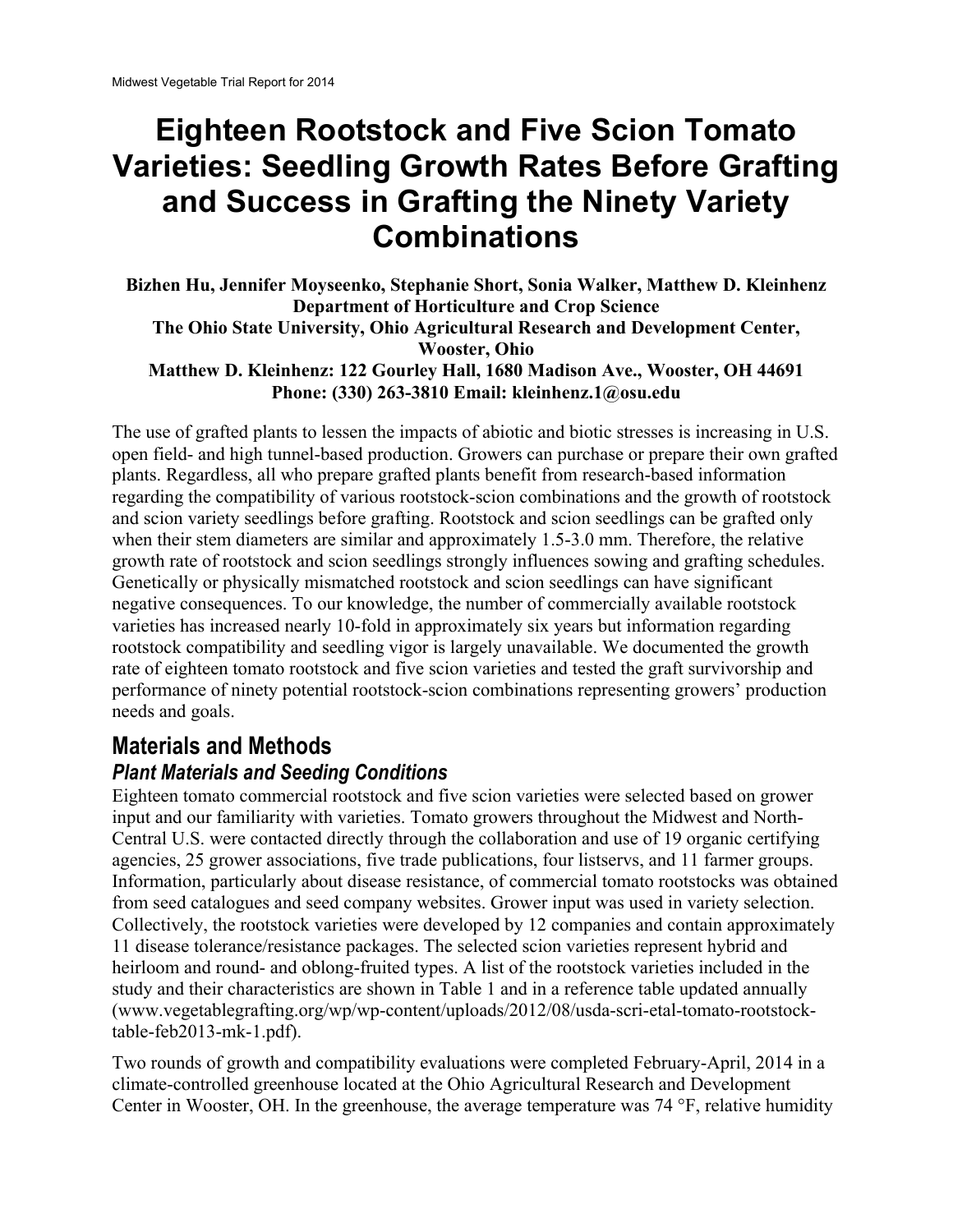was 37%, and photosynthetically active radiation (PAR) was 130  $\mu$ mol m<sup>-2</sup>s<sup>-1</sup> during round 1; the average temperature was 75°F, relative humidity was 46%, and PAR was 197  $\mu$ mol m<sup>-2</sup>s<sup>-1</sup> during round 2. Seed were sown on February 25, 27, 28, and March 1, 2014 for round 1; and on March 26, 28, and April 2, 2014 for round 2. All seed were sown into 96-cell trays filled with PRO- $MIX^{\circledR}$  MP MYCORRHIZAE<sup>™</sup> Organik<sup>™</sup> (Premier Tech, Canada) growing medium. Trays were placed on capillary mat on a bench with an automatic irrigation system.

#### *Stem Diameter Growth Measurement*

Stem diameter was measured 1 cm below the cotyledons 12, 15, and 18 days after sowing. One more measurement was taken 26 days after sowing on the three slowest-growing varieties (Trooper, Estamino, and RST-04-105) in round 1. The data were fit to a linear model using Proc Reg in SAS (version 9.3; SAS Institute, Cary, NC). R square of each fitting was from 0.47 to 0.90 in round 1 and 0.43 to 0.88 in round 2. Estimated parameters in the linear model were used to calculate predicted days needed to reach 1.5 mm and 3.0 mm (the minimum and maximum stem diameter suitable for grafting) in Microsoft Excel (2010). The days to reach 3.0 mm were out of the range of actual measurement; therefore, they are projections.

### *Grafting Procedure and Healing Conditions*

The day of emergence was noted for each plant. Plants were grafted when they reached 1.5 to 2.5 mm in stem diameter. Plants of each variety that emerged within the same three-day period and that were similar in size were selected in order to minimize within-variety plant to plant variation. In round 1, grafting days were March 19, 21, 24, and 25, 2014; in round 2, grafting days were April 12, 14, 15, 16, 18, and 21, 2014. The cleft graft method [\(hcs.osu.edu/vpslab/grafting-guide\)](https://hcs.osu.edu/vpslab/grafting-guide) was used to graft all plants. Rootstock and scion seedlings at similar growth stage and with matching stem diameters were selected.

Immediately after grafting, plants were placed in a healing chamber in the same greenhouse room used for seedling production for two weeks until evaluation. The healing chamber was constructed and used as described previously [\(hcs.osu.edu/vpslab/grafting-guide\)](https://hcs.osu.edu/vpslab/grafting-guide) using a polyvinyl chloride (PVC) frame covered by one layer of clear plastic sheeting overlain by one layer of shade cloth (47% light transmission in PAR). Within the chamber, an automatic irrigation system with drippers and foggers was used to maintain high moisture. The four sides of the healing chamber were opened gradually over time, as weather and plant status allowed, to lower relative humidity and limit adventitious root development. Temperature and relative humidity in the healing chamber were recorded continuously at 5-min intervals with Hobo ProV2 data loggers (version 2.5.0, Onset Computer Co., Pocasset, MA, USA) throughout the study. The average temperature in the healing chamber during round 1 was 73°F and relative humidity was 87%; during round 2, the average temperature and relative humidity was 74°F and 88%, respectively.

#### *Graft Survivorship Assessment*

Two weeks after grafting, graft survival was rated based on scion appearance using metrics as described previously ([hcs.osu.edu/vpslab/grafting-guide](https://hcs.osu.edu/vpslab/grafting-guide); Johnson and Miles, 2011). Grafted plants with completely wilted scions were regarded as dead while all other plants were scored as living. The number of living plants was counted for each combination, and survivorship was calculated as the number of living plants divided by the total number of plants grafted for each combination.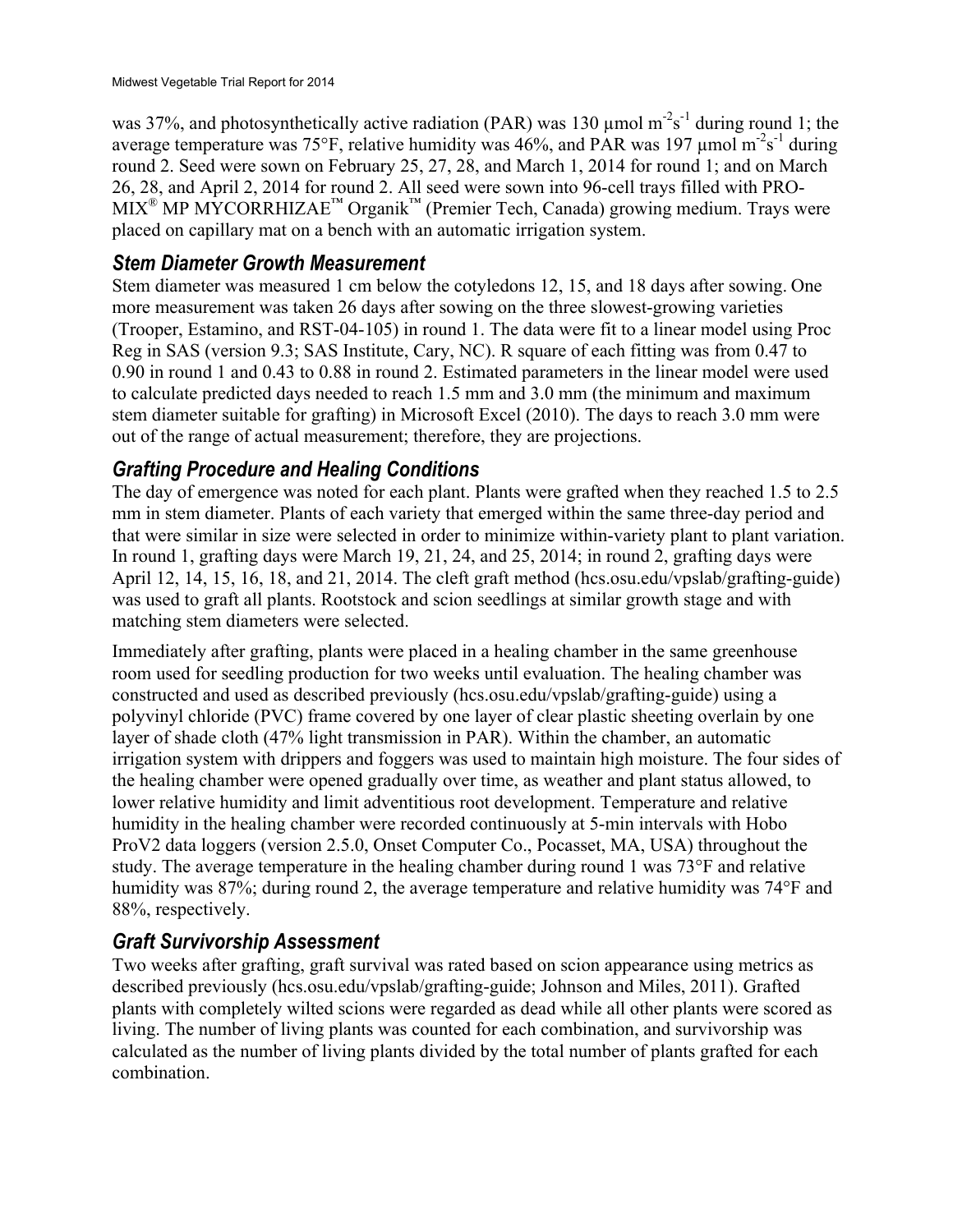Survivorship data were collected for 90 rootstock-scion combinations. Due to the limited grafting capacity of a grafter on a day, the experiment was conducted using an augmented design. Ninety rootstock-scion combinations were assigned to grafters randomly, and grafted on different days as soon as plants grew to 1.5-2.5 mm in stem diameter. Each grafter and graft day combination was treated as a block. Self-grafted Cherokee Purple was used as the common control and repeated twice within each block at random. Twelve grafted plants were grafted for each combination. The experiment was repeated twice in February-March and March-April 2014, within the months allotted for commercial propagation of grafted tomato seedlings.

Data analysis was conducted by the Proc Glimmix procedure in SAS (version 9.3; SAS Institute, Cary, NC). Survivorship was the response variable, and rootstock, scion, rootstock\*scion interaction and block were treated as fixed effects. Treatment means were separated using a pdiff option in the LSMEANS statement at  $\alpha$ =0.05. The Tukey method was applied for multiple comparison adjustment to analyze the differences in least square means.

## *On-farm Evaluation of Grafted Plants*

Growers were invited to nominate their farm as a site for the summertime evaluation of grafted plants prepared in phase 1 of the study. Invitations to self-nominate their farm were issued to growers through the collaboration and use of 24 organic certifying agencies, 13 grower associations, representatives of six industry trade publications, five seed companies, and four grower-oriented listservs operating in the Midwest and North Central U.S. Requests to participate in the evaluation exceeded the number of plants available for distribution by threefold. A total of 86 growers submitted requests through an online form [\(www.hcs.osu.edu/vpslab](www.hcs.osu.edu/vpslab)). Growers were selected on a first come, first serve basis by order of receipt of request and then by state the grower was located in. A total of approximately 1,000 grafted plants representing 90 rootstock-scion combinations were shipped in mid-April, 2014 to 31 growers in 13 states for onfarm evaluation.

# **Results and Discussion**

Predicted days needed for each variety to grow to 1.5 mm and 3.0 mm in stem diameter varied among varieties (Table 2). In round 1, Arnold and Trooper needed 16 and 30 days to reach 1.5 mm, the shortest and longest times among tested varieties, respectively. Most varieties needed 17-21 days to reach 1.5 mm stem diameter, although RST-04-105 and Estamino were found to require longer: 23 and 24 days respectively. In round 2, Kaiser and Trooper required 10 and 19 days to reach 1.5 mm diameter (the shortest and longest among all varieties, respectively) while most varieties required 12-15 days to reach 1.5 mm stem diameter. The five scions required an intermediate amount of time to reach 1.5 mm stem diameter (19 or 20 days in round 1 and 13 or 14 days in round 2), although San Marzano 2 was estimated to require 17 and 12 days in rounds 1 and 2, respectively. The amount of time that varieties were found or projected to attain stem diameters of 1.5 m-3.0 mm (the grafting window) ranged from 10 to 25 days in round 1 and 6 to 16 days in round 2.

Survivorship in either round of evaluation did not differ significantly among the 90 rootstockscion combinations tested here (Table 3). Graft survival exceeded 92% in all combinations (Table 4) with a studywide average of 97%. However, survivorship differed by day of grafting and grafter in round 2 ( $p=0.02$ ).

Growers continue to provide quantitative and qualitative information from on-farm evaluations of grafted plants provided to them. The information will be submitted for inclusion in the 2015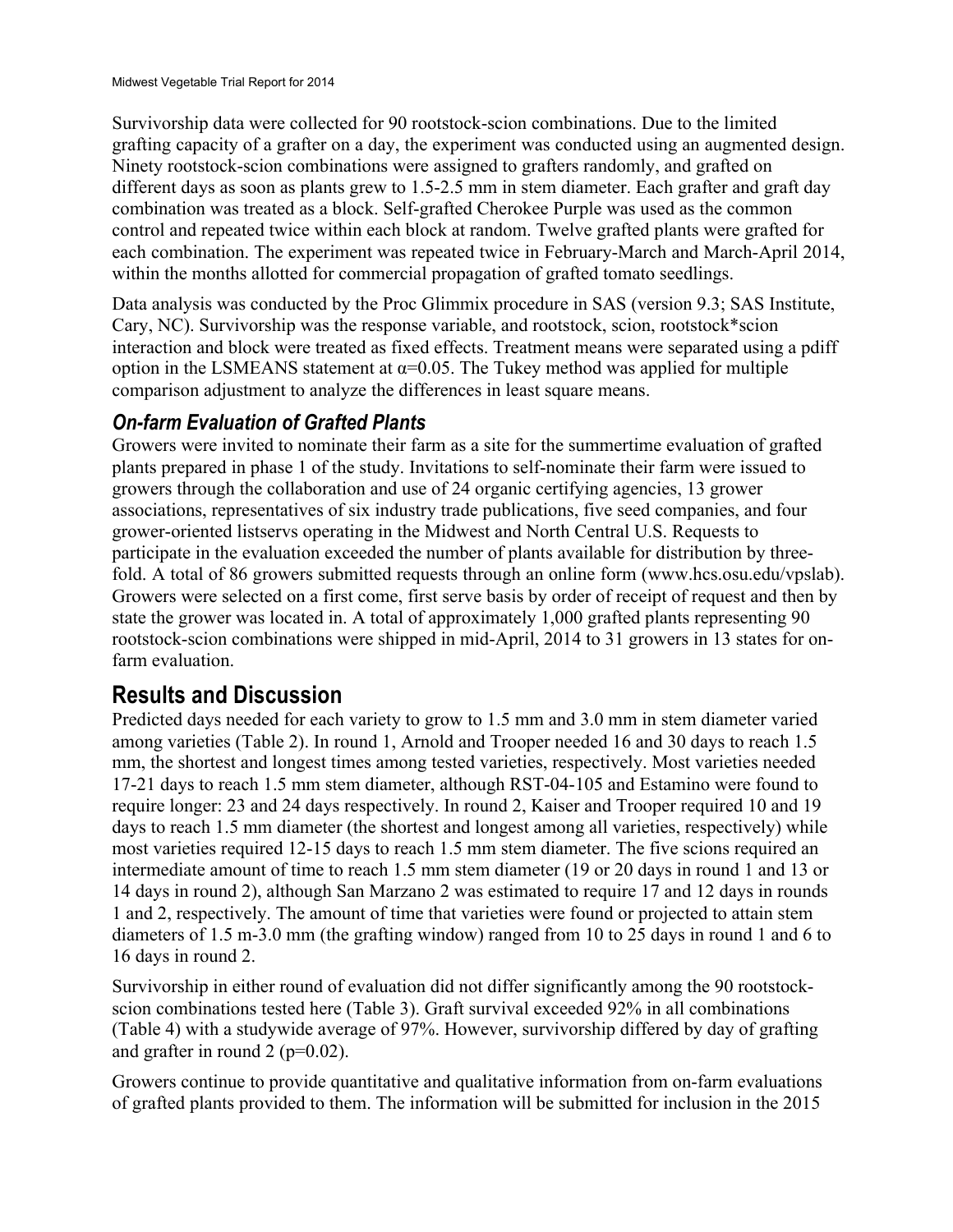*Midwest Vegetable Trial Report*. A preliminary assessment of information available to date suggests that grafted plant performance varied by rootstock-scion combination and farm and that growers remain interested in additional evaluations and data on grafted plant performance.

We documented the seedling growth rate of 18 commercial rootstock and five scion varieties and the percent survivorship of 90 grafted combinations. We also tracked graft survivorship by grafter and day of grafting and provided grafted plants to 31 growers in 13 states for evaluation. We learned that: a.) growth rates, including stem diameters, which are important in grafting, vary significantly among rootstock varieties; b.) that the growth rates of many rootstock varieties may differ from scion varieties; c.) that graft survivorship may differ less than growth rates; d.) that grafter and grafting-day conditions may influence survivorship; e.) that on-farm performance of grafted plants is likely to differ among rootstock-scion combinations and locations; and f). that growers remain strongly interested in grafted plants as production tools. Based on these findings, genetic incompatibility may be less of a concern than scheduling rootstock and scion sowing and grafting periods, identifying skilled grafters, and optimizing the condition of grafting stock and grafting-healing room conditions.

# **Acknowledgments**

This study was supported by the Ceres Trust Graduate Student Organic Research Grant Program and the USDA-NIFA (Specialty Crop Research Initiative Award #2011-51181-30963; "Development of Grafting Technology to Improve Sustainability and Competitiveness of the U.S. Fruiting Vegetable Industry").

# **References**

- Johnson S.J. and C.A. Miles. 2011. Effect of healing chamber design on the survival of grafted eggplant, tomato, and watermelon. HortTechnology 21(6):752-758.
- Bumgarner, N and M,D, Kleinhenz. 2013. Grafting Guide, A Pictorial Guide to the Cleft and Splice Graft Methods as Applied to Tomato and Pepper. The Ohio State University, Bulletin 950.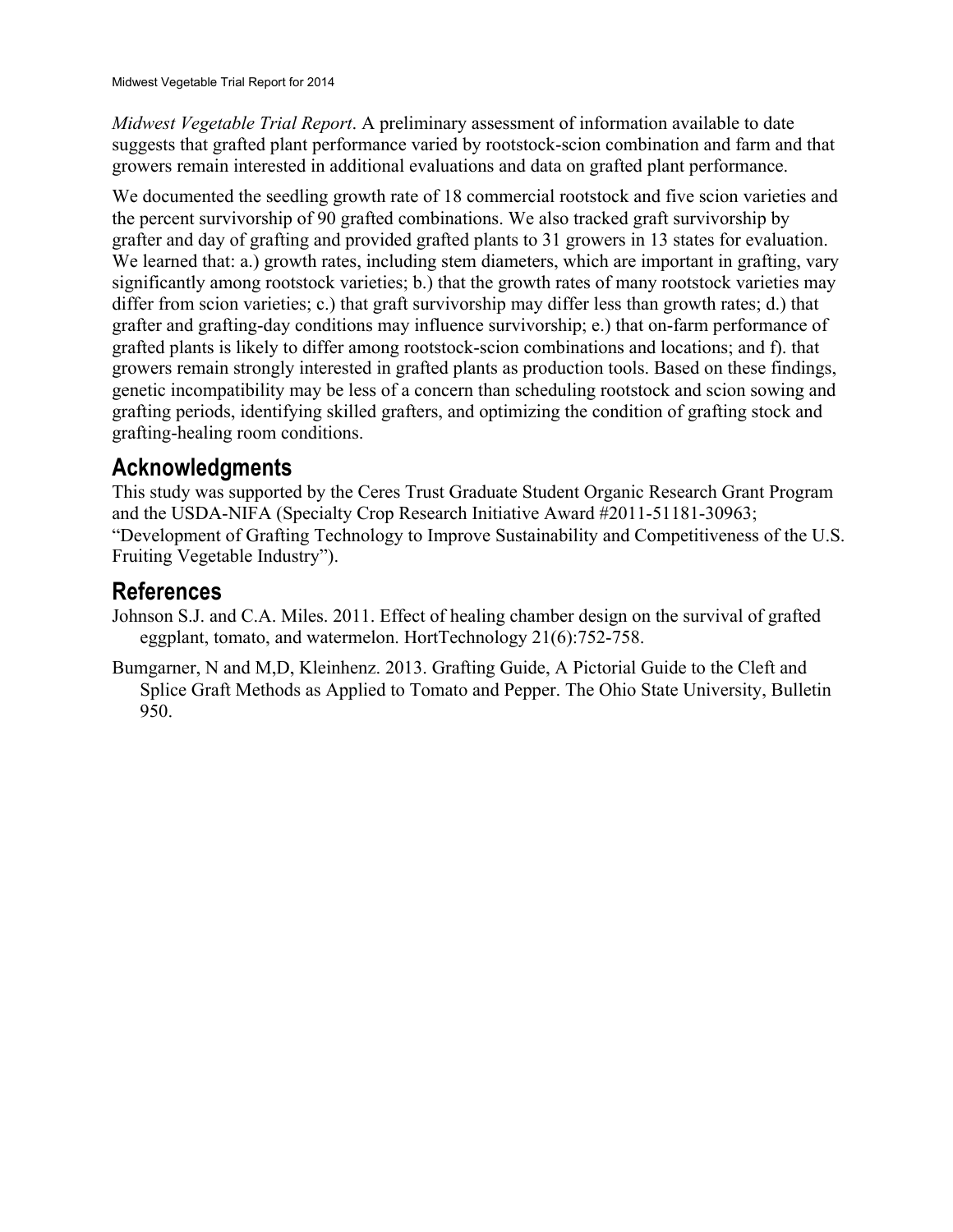| <b>Rootstock</b><br><b>Variety</b> | Seed Company/<br><b>Distributor</b> | <b>Rootstock</b><br><b>Variety</b> | Seed Company/<br><b>Distributor</b> | <b>Scion Variety</b> | <b>Seed</b><br>Company/<br><b>Distributor</b> |  |  |
|------------------------------------|-------------------------------------|------------------------------------|-------------------------------------|----------------------|-----------------------------------------------|--|--|
| Aiboh                              | Asahi Industries                    | Kaiser                             | Rijk Zwaan                          | Brandywine           | NE Seed                                       |  |  |
| Akaoni                             | Asahi Industries                    | Maxifort                           | <b>DeRuiter Seeds</b>               | <b>Better Boy</b>    | NE Seed                                       |  |  |
| Aooni                              | Asahi Industries                    | Resistar                           | Hazera Seeds                        | Celebrity            | NE Seed                                       |  |  |
| Armada                             | Takii Seed                          | RST-04-105                         | DP Seeds                            | Cherokee Purple      | NE Seed                                       |  |  |
| Arnold                             | Siegers Seed Co.                    | RST-04-106                         | DP Seeds                            | San Marzano 2        | NE Seed                                       |  |  |
| B.B.                               | Takii Seed                          | Shield                             | Rijk Zwaan                          |                      |                                               |  |  |
| <b>Beaufort</b>                    | <b>DeRuiter Seeds</b>               | Stallone                           | Rijk Zwaan                          |                      |                                               |  |  |
| Cheong Gang                        | Seminis Vegetable                   | Supernatural                       | A.P. Whaley Seeds                   |                      |                                               |  |  |
| Estamino                           | Enza Zaden                          | <b>Trooper</b>                     | Seedway                             |                      |                                               |  |  |

**Table 1.** List of 18 commercial tomato rootstock and five scion varieties used in this study.

Note 1. None of the seed used in this study were treated.

Note 2. Seed of only Kaiser and Stallone were pelleted; all other seed were not pelleted.

 Note 3. Seed of only Arnold, Beaufort, Kaiser, Maxifort, Shield, and Stallone were primed; all other seed were not primed.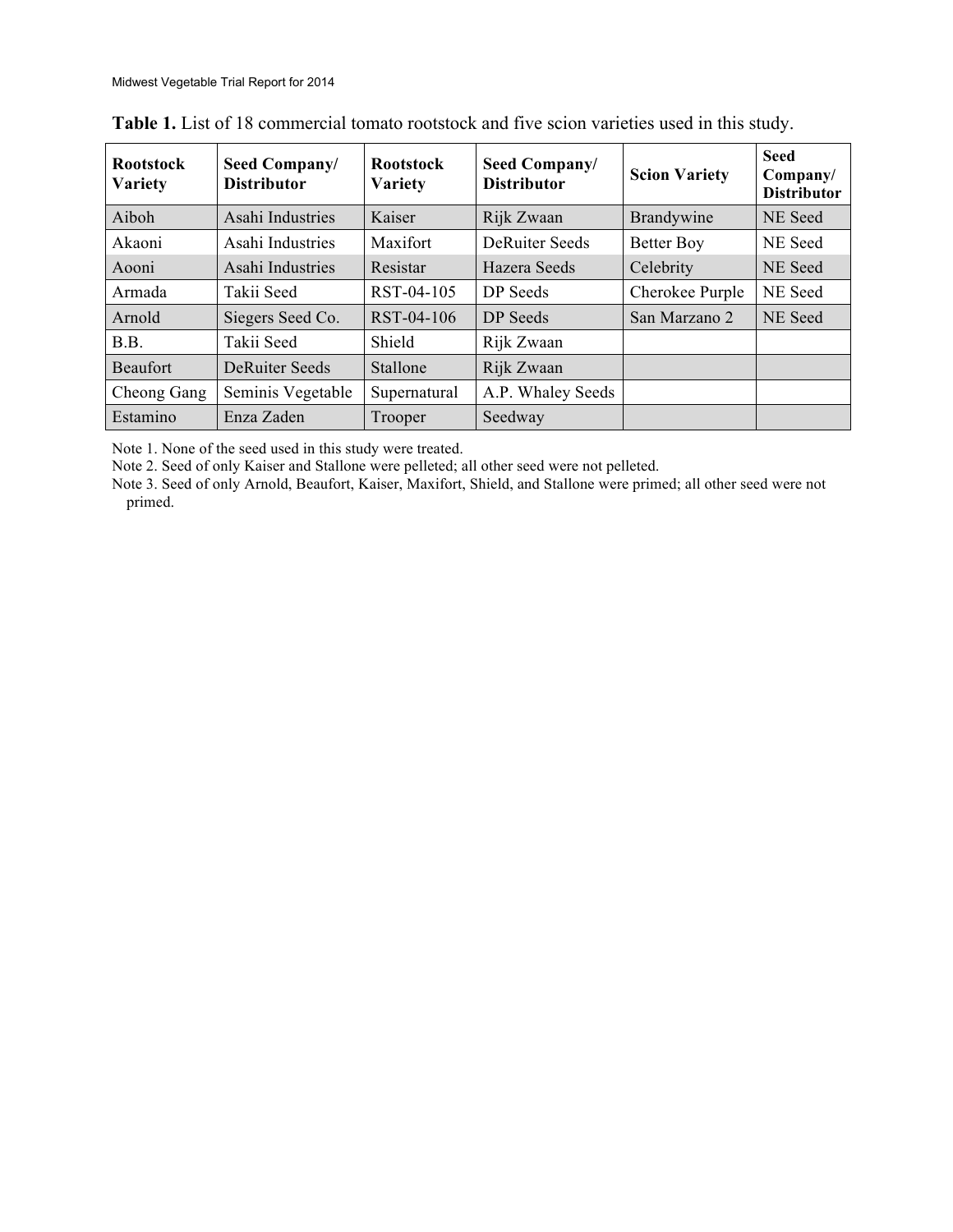**Table 2**. Predicted days after sowing to reach 1.5 mm and 3.0 mm stem diameter (the range over which plants can be grafted reliably) of 18 tomato rootstock and 5 scion varieties. Each bar is bounded on the left and right by the days at which stem diameter is expected to be 1.5 mm and 3.0 mm, respectively. White color bars represent round 1 and gray color bars represent round 2.

| Aiboh             |                                                          |                       |             |                                |              |              |                |                                          |                |                        |    |                                                                    |  |                                       |           |          |      |                          |                  |    |       |                       |               |               |                             |              |            |                                           |            |    |    |
|-------------------|----------------------------------------------------------|-----------------------|-------------|--------------------------------|--------------|--------------|----------------|------------------------------------------|----------------|------------------------|----|--------------------------------------------------------------------|--|---------------------------------------|-----------|----------|------|--------------------------|------------------|----|-------|-----------------------|---------------|---------------|-----------------------------|--------------|------------|-------------------------------------------|------------|----|----|
| Akaoni            |                                                          |                       |             |                                |              |              |                |                                          |                |                        |    |                                                                    |  |                                       |           |          |      |                          |                  |    |       |                       |               |               |                             |              |            |                                           |            |    |    |
| Aooni             |                                                          |                       |             |                                |              |              |                |                                          |                |                        |    |                                                                    |  |                                       |           |          |      |                          |                  |    |       |                       |               |               |                             |              |            |                                           |            |    |    |
| Armada            |                                                          |                       |             |                                |              |              |                |                                          |                |                        |    |                                                                    |  |                                       |           |          |      |                          |                  |    |       |                       |               |               |                             |              |            |                                           |            |    |    |
| $\bf Arnold$      |                                                          |                       |             |                                |              |              |                |                                          |                |                        |    |                                                                    |  |                                       |           |          |      |                          |                  |    |       |                       |               |               |                             |              |            |                                           |            |    |    |
| <b>B.B.</b>       |                                                          |                       |             |                                |              |              |                |                                          |                |                        |    |                                                                    |  |                                       |           |          |      |                          |                  |    |       |                       |               |               |                             |              |            |                                           |            |    |    |
| <b>Beaufort</b>   |                                                          |                       |             |                                |              |              |                |                                          |                |                        |    |                                                                    |  |                                       |           |          |      |                          |                  |    |       |                       |               |               |                             |              |            |                                           |            |    |    |
| <b>Better Boy</b> |                                                          |                       |             |                                |              |              |                |                                          |                |                        |    |                                                                    |  |                                       |           |          |      |                          |                  |    |       |                       |               |               |                             |              |            |                                           |            |    |    |
|                   |                                                          |                       |             |                                |              |              |                |                                          |                |                        |    |                                                                    |  |                                       |           |          |      |                          |                  |    |       |                       |               |               |                             |              |            |                                           |            |    |    |
| <b>Brandywine</b> |                                                          |                       |             |                                |              |              |                |                                          |                |                        |    |                                                                    |  |                                       |           |          |      |                          |                  |    |       |                       |               |               |                             |              |            |                                           |            |    |    |
| Celebrity         |                                                          |                       |             |                                |              |              |                |                                          |                |                        |    |                                                                    |  |                                       |           |          |      |                          |                  |    |       |                       |               |               |                             |              |            |                                           |            |    |    |
| Cheong            |                                                          |                       |             |                                |              |              |                |                                          |                |                        |    |                                                                    |  |                                       |           |          |      |                          |                  |    |       |                       |               |               |                             |              |            |                                           |            |    |    |
| <b>Cherokee</b>   |                                                          |                       |             |                                |              |              |                |                                          |                |                        |    |                                                                    |  |                                       |           |          |      |                          |                  |    |       |                       |               |               |                             |              |            |                                           |            |    |    |
| Estamine          |                                                          |                       |             |                                |              |              |                |                                          |                |                        |    |                                                                    |  |                                       |           |          |      |                          |                  |    |       |                       |               |               |                             |              |            |                                           |            |    |    |
| Kaiser            |                                                          |                       |             |                                |              |              |                |                                          |                |                        |    |                                                                    |  |                                       |           |          |      |                          |                  |    |       |                       |               |               |                             |              |            |                                           |            |    |    |
| Maxifort          |                                                          |                       |             |                                |              |              |                |                                          |                |                        |    |                                                                    |  |                                       |           |          |      |                          |                  |    |       |                       |               |               |                             |              |            |                                           |            |    |    |
| Resistar          |                                                          |                       |             |                                |              |              |                |                                          | п              |                        |    |                                                                    |  |                                       |           |          |      |                          |                  |    |       |                       |               |               |                             |              |            |                                           |            |    |    |
| <b>RST-04-105</b> |                                                          |                       |             |                                |              |              |                |                                          |                |                        |    |                                                                    |  |                                       |           |          |      |                          |                  |    |       |                       |               |               |                             |              |            |                                           |            |    |    |
| <b>RST-04-106</b> |                                                          |                       |             |                                |              |              |                |                                          |                |                        |    |                                                                    |  |                                       |           |          |      |                          |                  |    |       |                       |               |               |                             |              |            |                                           |            |    |    |
| San               |                                                          |                       |             |                                |              |              |                |                                          |                |                        |    |                                                                    |  |                                       |           |          |      |                          |                  |    |       |                       |               |               |                             |              |            |                                           |            |    |    |
| Shield            |                                                          |                       |             |                                |              |              |                |                                          |                |                        |    |                                                                    |  |                                       |           |          |      |                          |                  |    |       |                       |               |               |                             |              |            |                                           |            |    |    |
| <b>Stallone</b>   |                                                          |                       |             |                                |              |              |                |                                          |                |                        |    |                                                                    |  |                                       |           |          |      |                          |                  |    |       |                       |               |               |                             |              |            |                                           |            |    |    |
| Supernatura       |                                                          |                       |             |                                |              |              |                |                                          |                |                        |    |                                                                    |  |                                       |           |          |      |                          |                  |    |       |                       |               |               |                             |              |            |                                           |            |    |    |
| Trooper           |                                                          |                       |             |                                |              |              |                |                                          |                |                        |    |                                                                    |  |                                       |           |          |      |                          |                  |    |       |                       |               |               |                             |              |            |                                           |            |    |    |
|                   | $\mathbf{S}$<br>$\mathbf{r}$<br>$\mathbf{r}$<br>$\equiv$ | $\Xi$<br>$\mathbb{R}$ | $\tilde{a}$ | $\mathbf{a}$<br>$\overline{a}$ | $\mathbf{r}$ | $\mathbb{R}$ | $\overline{z}$ | $\begin{array}{cc} 23 \\ 23 \end{array}$ | $\overline{z}$ | $\mathbf{z}_5$<br>$26$ | 27 | $\begin{array}{c cc}\n\text{a} & \text{b} & \text{c}\n\end{array}$ |  | $\begin{array}{cc} 3 & 3 \end{array}$ | $\vec{x}$ | <b>8</b> | $36$ | $38\,$<br>$\mathfrak{F}$ | $\mathfrak{s}_2$ | ା≑ | $\pm$ | $43$<br>$\frac{4}{2}$ | $\frac{4}{3}$ | $\frac{1}{4}$ | $\frac{4}{5}$<br>$\ddot{r}$ | $\mathbf{a}$ | $\ddot{ }$ | $\mathbb{S}^2$<br>$\overline{\mathbf{5}}$ | <b>ន</b> ន | Y. | ងី |
|                   |                                                          |                       |             |                                |              |              |                |                                          |                |                        |    | <b>Days After Sowing</b>                                           |  |                                       |           |          |      |                          |                  |    |       |                       |               |               |                             |              |            |                                           |            |    |    |
|                   |                                                          |                       |             |                                |              |              |                |                                          |                |                        |    |                                                                    |  |                                       |           |          |      |                          |                  |    |       |                       |               |               |                             |              |            |                                           |            |    |    |